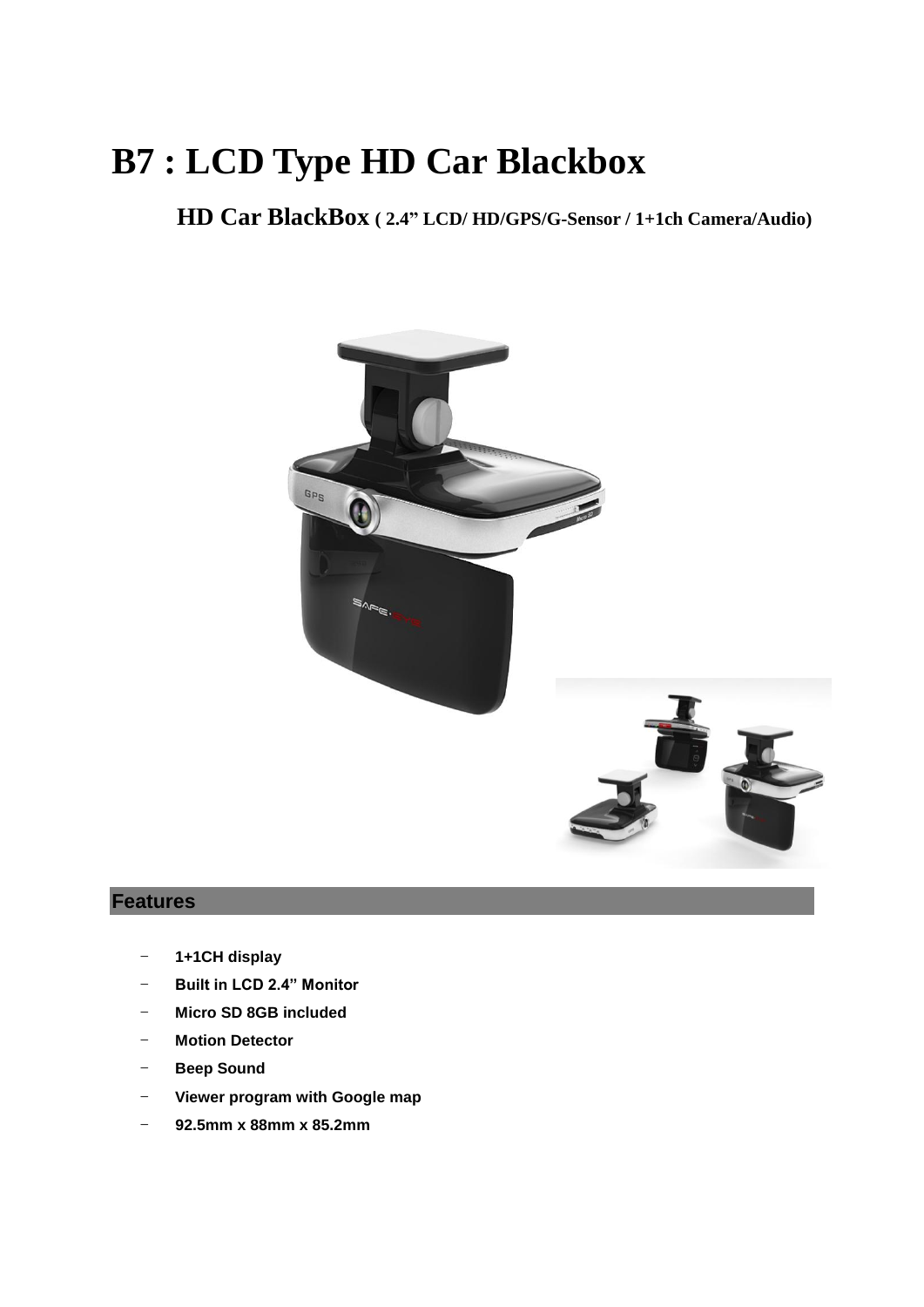| <b>Specification</b> |                                                      |                    |  |  |  |  |
|----------------------|------------------------------------------------------|--------------------|--|--|--|--|
| <b>Model</b>         | <b>Specification</b>                                 | remark             |  |  |  |  |
|                      | <b>Camera: Built-in 2 M pixel</b>                    |                    |  |  |  |  |
|                      | Resolution: 1280 X 720P (built in camera)            | we have            |  |  |  |  |
|                      | / VGA 640X480 (External camera)                      | 2 kind of external |  |  |  |  |
|                      | <b>GPS: External /option</b>                         | cameras            |  |  |  |  |
|                      | <b>Built in 3G Sensor</b>                            |                    |  |  |  |  |
| <b>B7</b>            | <b>LED indication: 3 color LED</b>                   |                    |  |  |  |  |
| $(1+1ch)$            | 2.4 inch TFT LCD built in                            |                    |  |  |  |  |
| <b>2.4" LCD</b>      | 4 Functional button (including RED)                  |                    |  |  |  |  |
|                      | Voice / beep announcement                            |                    |  |  |  |  |
|                      | <b>Compression: H264</b>                             |                    |  |  |  |  |
|                      | 1 recording file per 1 minute                        |                    |  |  |  |  |
|                      | 30fps@1280x720P (1CH); 15fps@max(2CH)                |                    |  |  |  |  |
|                      | Event time : before : 10sec, after : 10sec           |                    |  |  |  |  |
|                      | Motion Detection : before : 10sec, after : 10sec     |                    |  |  |  |  |
|                      | Parking mode support                                 |                    |  |  |  |  |
|                      | Audio recording via internal MIC                     |                    |  |  |  |  |
|                      | Audio output (internal speaker)                      |                    |  |  |  |  |
|                      | <b>Video out supporting</b>                          |                    |  |  |  |  |
|                      | Recording mode: infinite mode, Dual (infinite+event) |                    |  |  |  |  |
|                      | <b>Including Back up battery</b>                     |                    |  |  |  |  |
|                      | <b>Power: DC 12~24V</b>                              |                    |  |  |  |  |
|                      | Storage: (2GB ~32 GB) Micro SD Card                  |                    |  |  |  |  |
|                      | SD Card format function                              |                    |  |  |  |  |
|                      | DC Input, External camera Input,                     |                    |  |  |  |  |
|                      | AV Output, GPS Input, Micro SD slot                  |                    |  |  |  |  |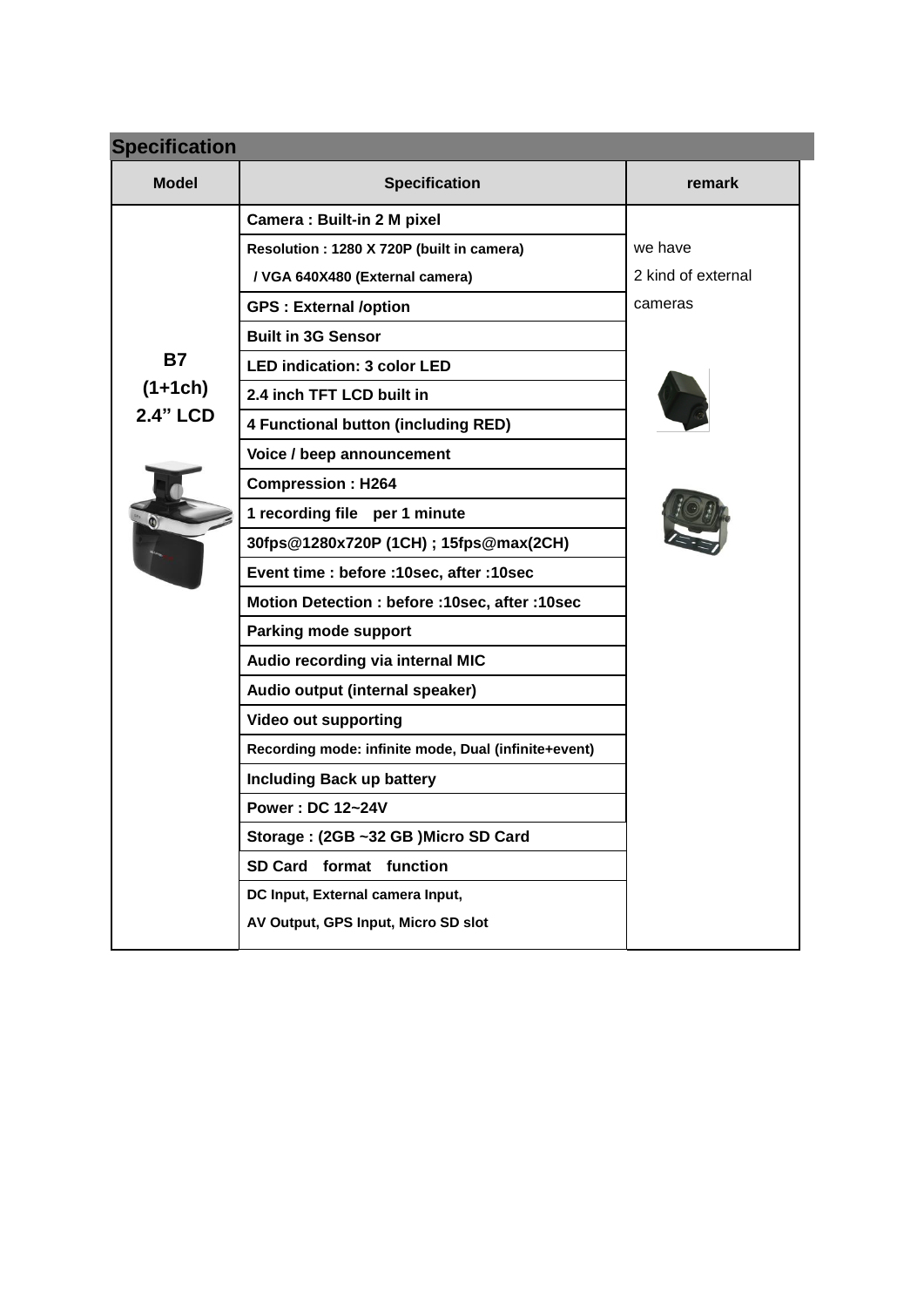| <b>External camera</b> |                           |                                                     |  |  |  |
|------------------------|---------------------------|-----------------------------------------------------|--|--|--|
| <b>Pictures</b>        | Model                     | <b>Specification</b>                                |  |  |  |
|                        | M142B                     | High Quality Color Waterproof Camera : 380K Pixel & |  |  |  |
|                        | (External camera)         | 380 TV Lines                                        |  |  |  |
|                        |                           | 155° Wide Viewing Angle                             |  |  |  |
|                        |                           | <b>Aluminum Die-Casting Housing</b>                 |  |  |  |
|                        | <b>M290B</b>              | Sony 14" Super HAD 270K Pixels & 380TV Lines        |  |  |  |
|                        | (External camera with IR) | 155° Wide Viewing Angle                             |  |  |  |
|                        |                           | Built-in 7 IR LEDs / IP 67                          |  |  |  |

# **Installation**



# **Viewer Software**